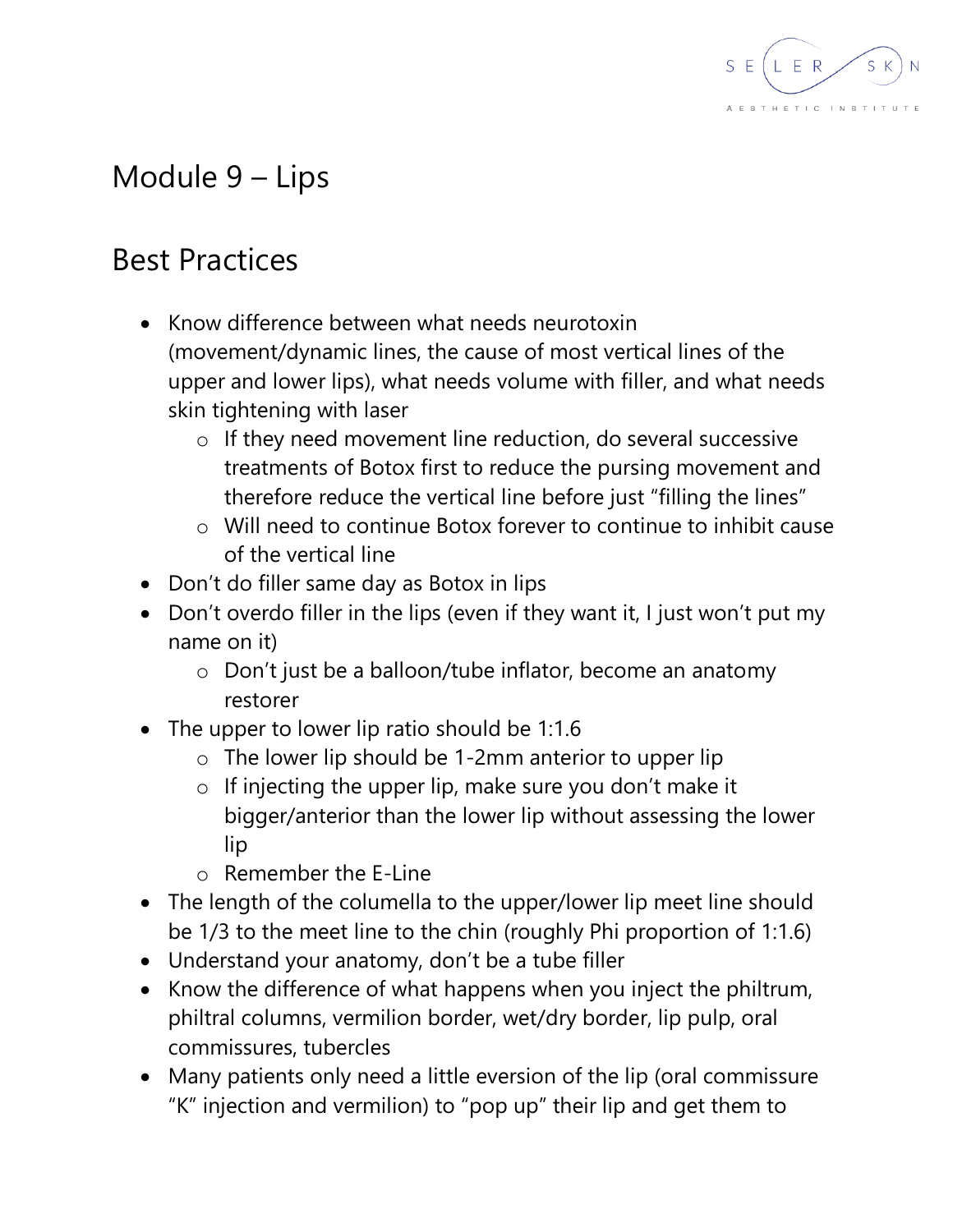

"show their lip pulp" without making their lips a lot if any bigger (use your index finger to pull up the corner of their lip, if this works, then a little filler here makes them happy)

- Who can handle "bigger lips":
	- o Younger patients
	- o Those with larger/wider lip structure
	- o Those with proportionately larger faces (i.e bigger/fuller cheeks)
- Be careful with how much filler you inject and how much result you promise when:
	- o The patient has really thin and/or small lips
	- o You know they won't look right with the size they are asking for
	- o They bring in a picture of themselves from a long time ago
	- $\circ$  They bring in a picture of someone with big/full lips that they just don't have the anatomical and proportionate structure to look like
		- Someone with a tiny, thin lip can't get that huge pucker lip loop unless you make them look ridiculous
- Always prepare the patient for the bruising/swelling risk especially with an expanding filler like Juvederm
- Which filler (I only use HA fillers):
	- o Juvederm for volume, expansion, significant hydration, pulp building
	- o Vollure (I love) for some more conservative volume, line definition, an all-around filler
	- o Volbella for the really thin/small lip, very conservative, line filling (be careful "filling" lines versus resurfacing them and treating with neurotoxin)
- Don't forget medical-grade skincare products that can help smooth and plump (like the HA containing lip products)
- Prepare the patient that they may need one more syringe
	- o If they and you want to be really conservative:
		- 2-3 syringes of Volbella could equal one Vollure next time